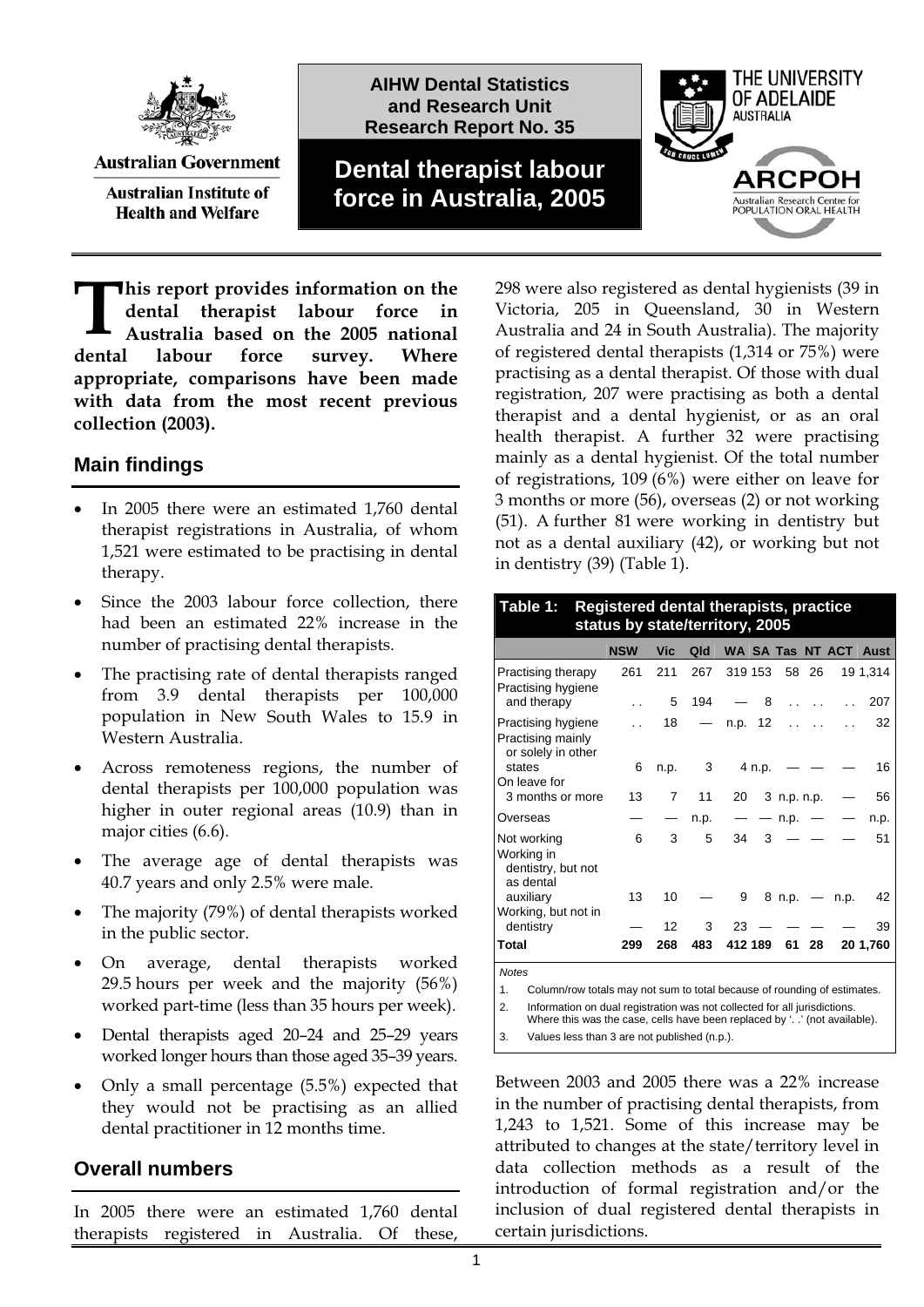## **Regional distribution**

The number of practising dental therapists per 100,000 population increased from 6.3 in 2003 to 7.5 in 2005. Increases occurred across most jurisdictions, with the exception of Tasmania, Western Australia and the Australian Capital Territory, each of which recorded a slight decrease (Figure 1). In 2005 the number of practising dental therapists per 100,000 ranged from 3.9 in New South Wales to 15.9 in Western Australia (Figure 1).



Across remoteness regions, the variation in the rate of dental therapists per 100,000 population was not large. In 2005 the number of practising dental therapists per 100,000 population ranged from 6.6 in major cities to 10.9 in outer regional areas. Between 2003 and 2005 there were increases in practising rates across all regions, most notably in outer regional areas, which increased from 8.5 to 10.9 (Figure 2).



## **Demographic characteristics**

Dental therapy remains a predominantly female profession with males comprising only 2.5% of all practising dental therapists. In 2005 the average age of dental therapists was 40.7 years, a slight increase from 40.3 years in 2003. The largest percentage of dental therapists was in the 45–49 years age group (30.6%). The smallest percentages were in the two younger age groups, 20–24 and 25–29 years (Table 2).

| Practising dental therapists by age group<br>Table 2:<br>and state/territory, 2005                                                                   |            |     |     |           |                                    |      |      |            |             |  |
|------------------------------------------------------------------------------------------------------------------------------------------------------|------------|-----|-----|-----------|------------------------------------|------|------|------------|-------------|--|
| Age<br>group<br>(years)                                                                                                                              | <b>NSW</b> | Vic | Qld | <b>WA</b> | <b>SA</b>                          | Tas  | NT   | <b>ACT</b> | <b>Aust</b> |  |
| $20 - 24$                                                                                                                                            | 16         | 16  | 30  | 12        | 17                                 |      | n.p. |            | 93          |  |
| $25 - 29$                                                                                                                                            | 25         | 22  | 23  | 5         | 9                                  | n.p. | n.p. |            | 89          |  |
| $30 - 34$                                                                                                                                            | 22         | 26  | 82  | 44        | 12                                 | 4    |      | 4          | 195         |  |
| $35 - 39$                                                                                                                                            | 22         | 36  | 66  | 48        | 25                                 | 10   | 6    |            | 213         |  |
| $40 - 44$                                                                                                                                            | 63         | 43  | 127 | 43        | 15                                 | 10   | 3    | n.p.       | 306         |  |
| $45 - 49$                                                                                                                                            | 91         | 47  | 119 | 112       | 53                                 | 22   | 8    | 13         | 465         |  |
| $50+$                                                                                                                                                | 22         | 25  | 15  | 54        | 30                                 | 9    | 3    | n.p.       | 159         |  |
| Total                                                                                                                                                | 261        | 217 | 461 | 319       | 161                                | 58   | 19   | 26         | 1,521       |  |
|                                                                                                                                                      |            |     |     |           | Average age (years)                |      |      |            |             |  |
| <b>Persons</b>                                                                                                                                       | 41.1       |     |     |           | 39.8 39.0 41.1 42.4 43.7 40.8 43.7 |      |      |            | 40.7        |  |
| <b>Notes</b><br>1.<br>Column/row totals may not sum to total because of rounding of estimates.<br>2.<br>Values less than 3 are not published (n.p.). |            |     |     |           |                                    |      |      |            |             |  |

Between 2003 and 2005 there was a slight shift towards an older age distribution, as indicated by the increase in percentages in the two older age groups, 45–49 and 50 years and over (Figure 3).

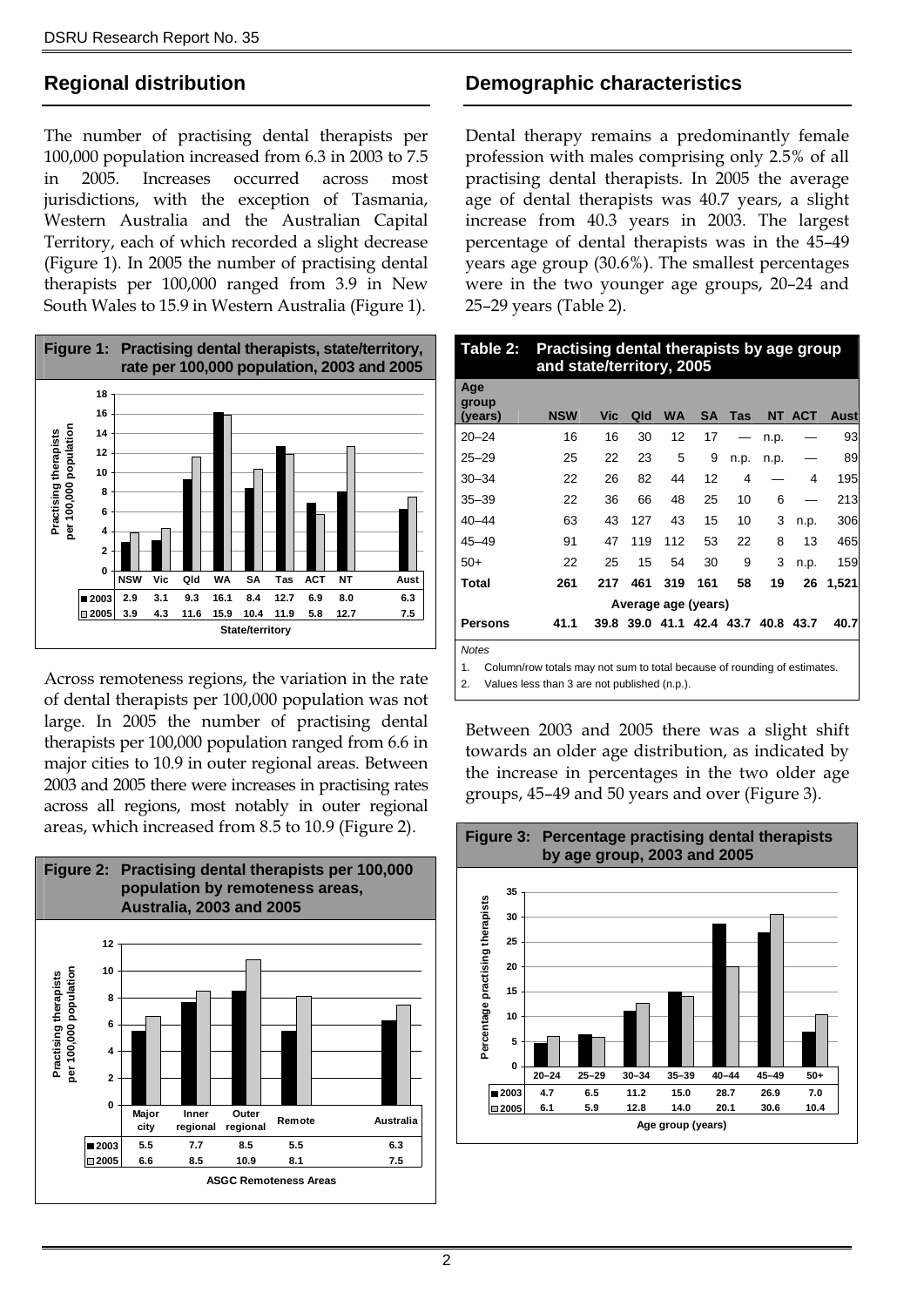## **Practice characteristics**

In 2005 the majority (63.7%) of practising dental therapists worked in the school dental services, 15.6% worked in private general practice and 9.5% worked in community dental services. Overall, 21.4% of dental therapists worked in the private sector, an increase from 13.0% in 2003. There were marked differences in the percentage working in the private sector across jurisdictions. Western Australia had the highest percentage (44.9%) while the Australian Capital Territory and Northern Territory had no dental therapists working in private general practice (Table 3).

| Table 3:<br>Number of practising dental therapists,<br>practice type by state/territory, 2005  |             |                     |                     |             |                     |            |             |             |               |  |
|------------------------------------------------------------------------------------------------|-------------|---------------------|---------------------|-------------|---------------------|------------|-------------|-------------|---------------|--|
|                                                                                                | <b>NSW</b>  | Vic                 | Qld                 | <b>WA</b>   | <b>SA</b>           | Tas        | <b>ACT</b>  | <b>NT</b>   | Aust          |  |
| <b>Public</b><br>School dental<br>service<br>Community<br>dental                               | 101         | 137                 | 358                 | 163         | 136                 | 44         | 8           | 22          | 969           |  |
| service                                                                                        | 94          | 15                  | 5                   | 3           |                     | 11         | 11          | 4           | 145           |  |
| Dental<br>hospital<br>Teaching                                                                 | 22          | 6                   | 7                   | n.p.        |                     |            |             |             | 37            |  |
| institution                                                                                    | 3           | 3                   | 6                   | 3           | 3                   |            |             |             | 18            |  |
| Other                                                                                          | 19          |                     | 4                   | 4           |                     |            |             |             | 27            |  |
| <b>Private</b><br>General<br>practice<br>Specialist<br>practice                                | 19          | 31<br>23            | 71<br>7             | 95<br>38    | 19<br>n.p.          | n.p.       |             |             | 238<br>70     |  |
| Other                                                                                          | 3           |                     |                     | 11          |                     |            |             |             | 18            |  |
| Total<br>% Public                                                                              | 261<br>91.6 | n.p.<br>217<br>74.0 | n.p.<br>461<br>82.6 | 319<br>55.1 | n.p.<br>161<br>86.4 | 58<br>96.2 | 19<br>100.0 | 26<br>100.0 | 1,521<br>78.6 |  |
| <b>Notes</b><br>Column/row totals may not sum to total because of rounding of estimates.<br>1. |             |                     |                     |             |                     |            |             |             |               |  |

2. Values less than 3 are not published (n.p.).

## **Practice activity**

The majority (55.7%) of all practising dental therapists worked part-time, ranging from 33% in the Australian Capital Territory to 71% in Victoria. The largest percentage (41.1%) of dental therapists worked between 30 and 39 hours per week. Only 4.7% worked less than 10 hours per week. On average, dental therapists worked 29.5 hours per week, ranging from 25.0 hours in Victoria to 32.1 hours in New South Wales (Table 4).

The average hours worked per week varied by age group. Dental therapists in the 20–24 and 25–29 years age groups worked on average the longest week (37.4 and 37.0 hours, respectively) while

those in the 35–39 years age group worked the shortest week (25.1 hours) (Figure 4).

| Table 4:  | <b>Practising dental therapists, hours</b><br>worked per week by state/territory, 2005 |                               |     |           |                          |        |                                             |     |                 |  |  |
|-----------|----------------------------------------------------------------------------------------|-------------------------------|-----|-----------|--------------------------|--------|---------------------------------------------|-----|-----------------|--|--|
|           | <b>NSW</b>                                                                             | <b>Vic</b>                    | Qld | <b>WA</b> |                          | SA Tas | <b>NT</b>                                   |     | <b>ACT Aust</b> |  |  |
| Hours     | Per cent                                                                               |                               |     |           |                          |        |                                             |     |                 |  |  |
| ~10       |                                                                                        | $1.2$ 12.3 2.0                |     |           | 6.8 4.4                  |        | 6.7                                         | 8.3 | 4.7             |  |  |
| $10 - 19$ | 8.4                                                                                    |                               |     |           | 19.9 13.6 20.3 19.6      | 7.7    | 6.7                                         |     | 8.3 15.3        |  |  |
| $20 - 29$ |                                                                                        | 20.5 25.1 19.4 18.1 21.0 50.0 |     |           |                          |        | 26.7                                        |     | 16.7 21.5       |  |  |
| $30 - 39$ |                                                                                        | 42.2 35.8 34.6 50.0 47.0 30.8 |     |           |                          |        | 53.3                                        |     | 58.3 41.1       |  |  |
| $40+$     | 27 7                                                                                   |                               |     |           | 7.0 30.4 4.9 8.1 11.5    |        | 6.7                                         |     | 8.3 17.5        |  |  |
| Total     | 100                                                                                    |                               |     |           | 100 100 100 100 100      |        | 100                                         | 100 | 100             |  |  |
|           |                                                                                        |                               |     |           |                          |        | Average hours usually worked per week       |     |                 |  |  |
| All       | 32.1                                                                                   |                               |     |           | 25.0 31.8 27.4 28.6 29.1 |        | 29.6                                        |     | 31.9 29.5       |  |  |
|           |                                                                                        |                               |     |           |                          |        | Percentage working part-time <sup>(a)</sup> |     |                 |  |  |
| All       | 48.2                                                                                   |                               |     |           | 70.7 49.3 58.3 64.1 63.5 |        | 40.0                                        |     | 33.3 55.7       |  |  |

(a) Part-time defined as working less than 35 hours per week.



Dental therapists working part-time (less than 35 hours per week) were asked to indicate their major reasons for doing so. The most common reasons given were child rearing (56.5%), personal preference (43.2%) and household duties (35.7%). Only 3.8% indicated that dental therapy work was not available (Figure 5).

## **Most likely career position in 12 months time**

In order to determine potential future wastage or loss from the labour force, dental therapists were asked to report their 'most likely' career position in 12 months time. Only a small percentage of dental therapists indicated that they would not be working in dentistry in 12 months time, with 2.9% expecting to be either not working or on extended